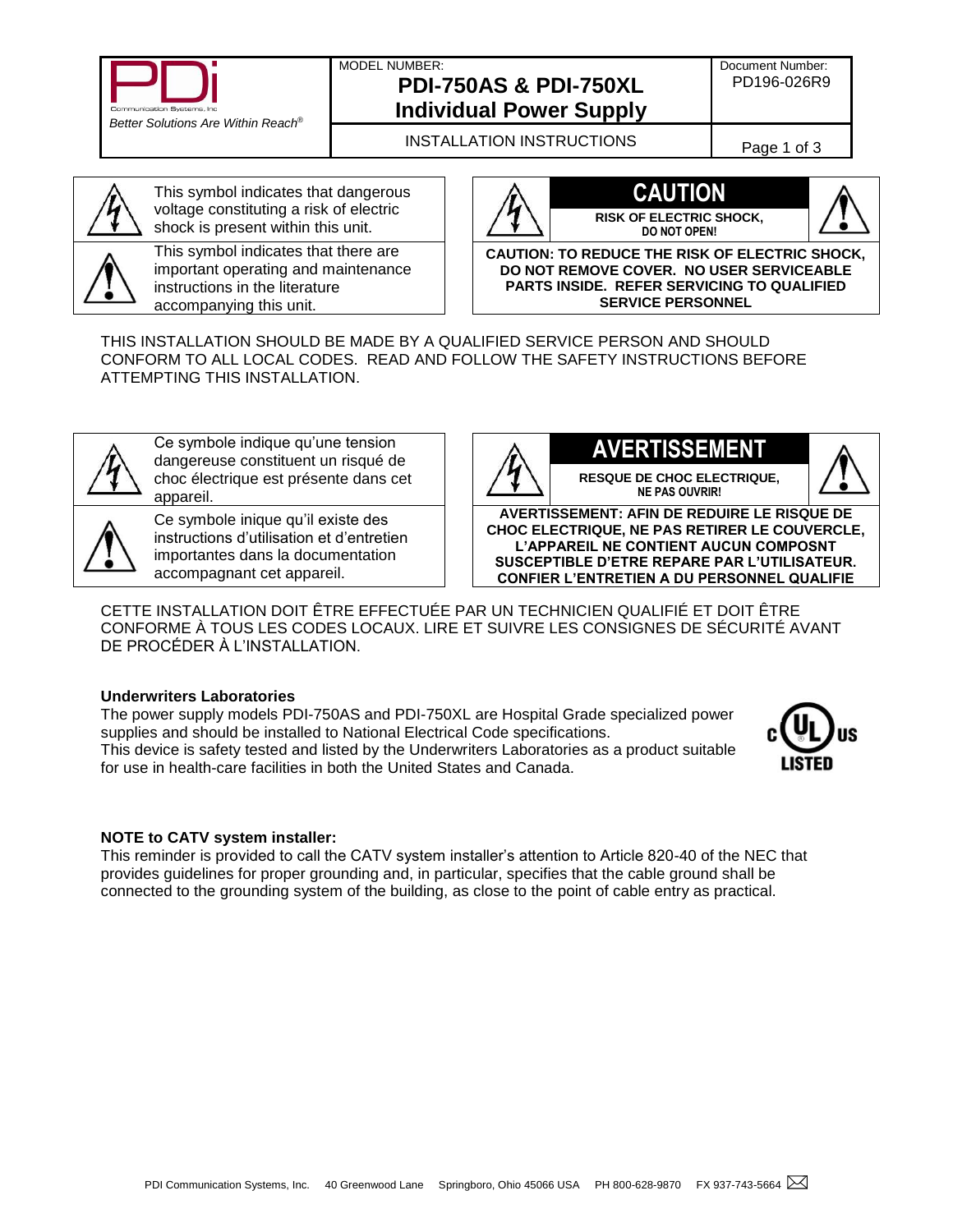

## MODEL NUMBER: **PDI-750AS & PDI-750XL Individual Power Supply**

### **GUIDELINES**

- 1. **LOCATION** Locate a mounting position for the power supply near the suspension arm and an AC wall outlet. Please note that the supply mounts with the AC line cord pointed down.
- 2. **MOUNTING TEMPLATE** Position the mounting template on the desired wall location. Mark the mounting hole locations.
- 3. **HARDWARE REQUIRMENTS –** Required hardware for mounting the 750AS or 750XL. Hardware is not supplied with the wall bracket.
	- DRY WALL Use two  $\frac{1}{4}$ " 20 toggle bolts.

MASONARY WALL – Use two  $\frac{1}{4}$ " – 20 cement anchors.

Install the proper wall anchor. Thread both bolts into the wall until approximately ½" of the bolt remains exposed.

4. **REMOVE COVER –** Remove two screws from the face of the supply at each corner. Save screws. Loosen two screws on the connector area. Lift and separate the cover from the back enclosure. NOTE: Use caution, the power supply is mounted to the cover.



5. **MOUNT ENCLOSURE** – Position exposed bolt heads through the enclosure keyholes. **CERTAIN MODELS WILL HAVE KNOCKOUTS THAT MUST BE REMOVED TO USE THE REAR MOUNTING HOLES IN THE CASTING. REMOVE KNOCKOUTS WITH HAMMER AND PUNCH. POWER SUPPLY MUST BE COMPLETELY DISSASEMBLED BY REMOVING THE ELECTRONICS SECTION FROM THE CASTING BEFORE INSTALLATION, SEE STEP 4.**

Make certain the enclosure seats properly in each keyhole. It may be necessary to alternately remove the enclosure and tighten or loosen each bolt to bring the enclosure snug against the wall. Tighten both mounting bolts.

- 6. **REPLACE COVER –** Reattach the cover to the mounted enclosure making sure the bottom screws seat in the cover with the washers placed between the cover and enclosure. Insert and tighten the two screws located in the face of the supply at the top corners. Tighten the bottom screws.
- 7. **CONNECTIONS –** For **PDI-750AS**, attach coaxial cable from TV to "F" fitting marked "RF/DC OUT".Attach coaxial cable from Master Antenna TV system to "F" fitting marked "RF IN". For **PDI-750XL**, connect XLR from TV. Connect power cable with IEC320-C13 plug which must be purchased separately.
- 8. **POWER –** For **PDI-750AS,** plug AC line cord into 120 VAC outlet. For **PDI-750XL,** plug AC line cord into 120/240 VAC outlet.



#### **PDI-750AS**

NOTE: Grounding is required.

#### *Ground Connection*

- 1. Obtain 10AWG (or lower) stranded copper wire with 90°C green/yellow-stripe insulation, or as required by local electrical code.
- 2. Terminate the wires at one end with Panduit P10-8RHT6 or equivalent listed terminal (not included) for a #8 screw.
- 3. Terminate the other end of the wire as appropriate for your installation.
- 4. Connect one end of the grounding cable to a permanent earth ground, such as the AC outlet wall plate.
- 5. Place the ring terminal attached to the grounding cable over the #8-32 screw (PDI-192).
- 6. Secure the grounding screw to the protective earthing location each individual part of this assembly.